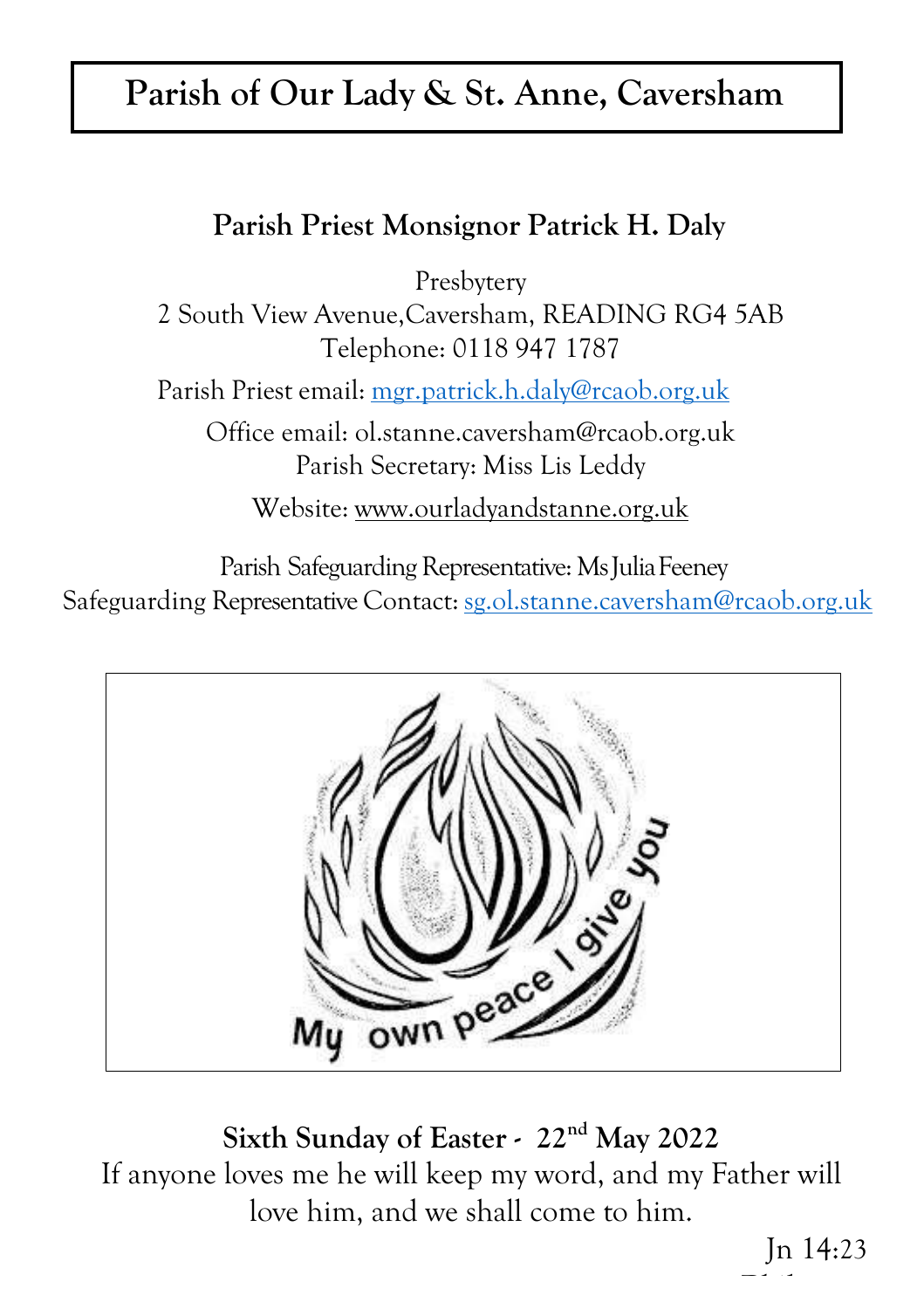# **REST IN PEACE**

 Please pray for the repose of the soul of Paul Phillips who died over the Easter weekend. Paul was a longstanding member of the parish who served on the altar, worked behind the scenes keeping the church clean and always had a kind word for a newcomer. Paul's funeral will be on Wednesday

8 th June at 1pm. **Paul asked for no black to be worn to the funeral.**

#### **TUESDAY TEAS**

These continue on Tuesdays at 9.30am even when there is no Mass.

#### **SOLEMNITY OF THE ASCENSION**

There will be morning mass at 9.15am for which the school will join and a sung evening Mass will be celebrated for the solemnity of the Ascension, Thursday 26<sup>th</sup> May, at 7.30pm.

### **CONFIRMATION MASS**

The Sacrament of Confirmation will be conferred during Mass on Tuesday 7<sup>th</sup> June at 7pm.

### **FIRST HOLY COMMUION**

There will be a separate First Holy Communion Mass for all those involved on Sunday 19<sup>th</sup> June at 12.30pm.

## **READING CATENIANS 'PLATINUM JUBILEE PICNIC'**

at Dinton Pastures from 12 noon on Sat 4 June. Free event. All welcome, bring own food drink chairs & music. Meet at the car park RG10 0TR. Contact Sean 07850 933647 for more details.

#### **PARISH INCOME**

Apr Contactless Sun. offering: £ 589.00 April Building Fund: £ 120.00 Standing Orders: £ 2975.00

Please continue to remember Fr Patrick in your prayers.

Many people have been asking but at this stage there have been no further updates.

#### **EL CAMINO WALK**

My walk to Santiago Compostela raising funds for Thames Hospice is now complete, and thanking you my amazing friends is top of my list of 'thank you's. It was one of the most amazing experiences and also one of the most challenging experiences I have ever had, it was also hugely humbling. I have exceeded the target I originally set and that is mainly due to your generosity. The total sits at £2835. I'm going to leave my justgiving open for a further 2 months and who knows I may hit that 3000.

My special thanks to those of you who prayed for me, as there were moments when I struggled and I know I needed you then.

[https://www.justgiving.com/fundraising](https://www.justgiving.com/fundraising/margaret-thomas9) [/margaret-thomas9](https://www.justgiving.com/fundraising/margaret-thomas9)

# **DIOCESAN UKRAINERESPONSE**

Fr Hudson's is coordinating the diocesan response to the Ukraine crisis. All parishes were asked to hold a second collection to support a designated worker to deal with offers of accommodation and give money to Ukrainians who have arrived in the country with nothing. Our Lady & St Anne's parish have sent £235.90 from the Easter collection to this fund. There is also a just giving page if you would like to make further donations: [Ukrainian Refugee](https://www.justgiving.com/campaign/aobukrainianappeal)  Support - [JustGiving](https://www.justgiving.com/campaign/aobukrainianappeal)

**OUR LADY'S LAMP** This is lit this week for: a private intention

The diocesan Privacy Policy is available at

http[s://www.birminghamdiocese.org.uk/privacy-](http://www.birminghamdiocese.org.uk/privacy-policy) [policy](http://www.birminghamdiocese.org.uk/privacy-policy) or by request from the parish office.

Our Lady & St Anne Parish is part of the Archdiocese of Birmingham, Charity No. 234216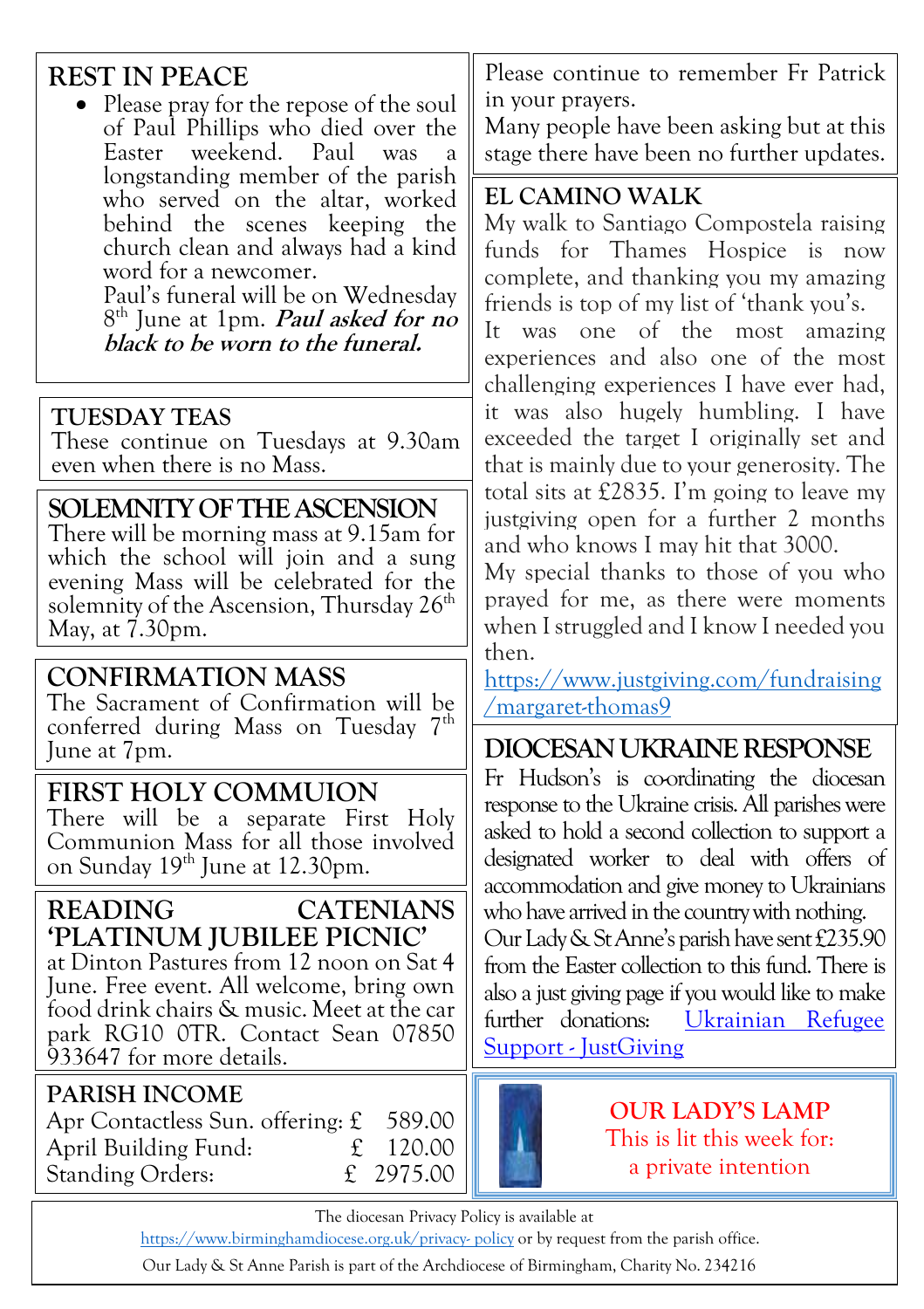# **Background on the Gospel Reading**

This portion of John's Gospel comes near the end of the first of four chapters that make up Jesus' long farewell discourse at the Last Supper. This section of chapter 14 actually sums up the themes of the opening of the discourse: the Christian's life is not shaped by Jesus' absence but by God's abiding presence; God's presence overcomes anxiety about God's absence; and the present holds in it the seeds of a fresh future shaped by love, not fear.

These verses also contain a glimpse of some of the other themes of the farewell discourse: Jesus' relationship with the Father and the disciples' relationship to Jesus connect the disciples to the Father as well. Jesus promises to send an Advocate or intercessor who will remind the disciples of everything that Jesus taught them and bring them peace.

Jesus is preparing his disciples in advance for his absence so that they will continue to believe in him and not feel all alone after his return to the Father. After the initial excitement of his Easter appearances, Jesus will remain with his followers in a very different way throughout the centuries.

As our celebration of the Easter season is coming to an end, the liturgy reminds us that Jesus remains with us through the Holy Spirit, who teaches us everything we need to know, reminds us of all that Jesus taught, and brings us peace.

Taken from: [https://www.loyolapress.com/catholic](https://www.loyolapress.com/catholic-resources/liturgical-year/sunday-connection/sixth-sunday-of-easter-cycle-c-sunday-connection/)[resources/liturgical-year/sunday-connection/sixth-sunday-of-easter](https://www.loyolapress.com/catholic-resources/liturgical-year/sunday-connection/sixth-sunday-of-easter-cycle-c-sunday-connection/)[cycle-c-sunday-connection/](https://www.loyolapress.com/catholic-resources/liturgical-year/sunday-connection/sixth-sunday-of-easter-cycle-c-sunday-connection/)